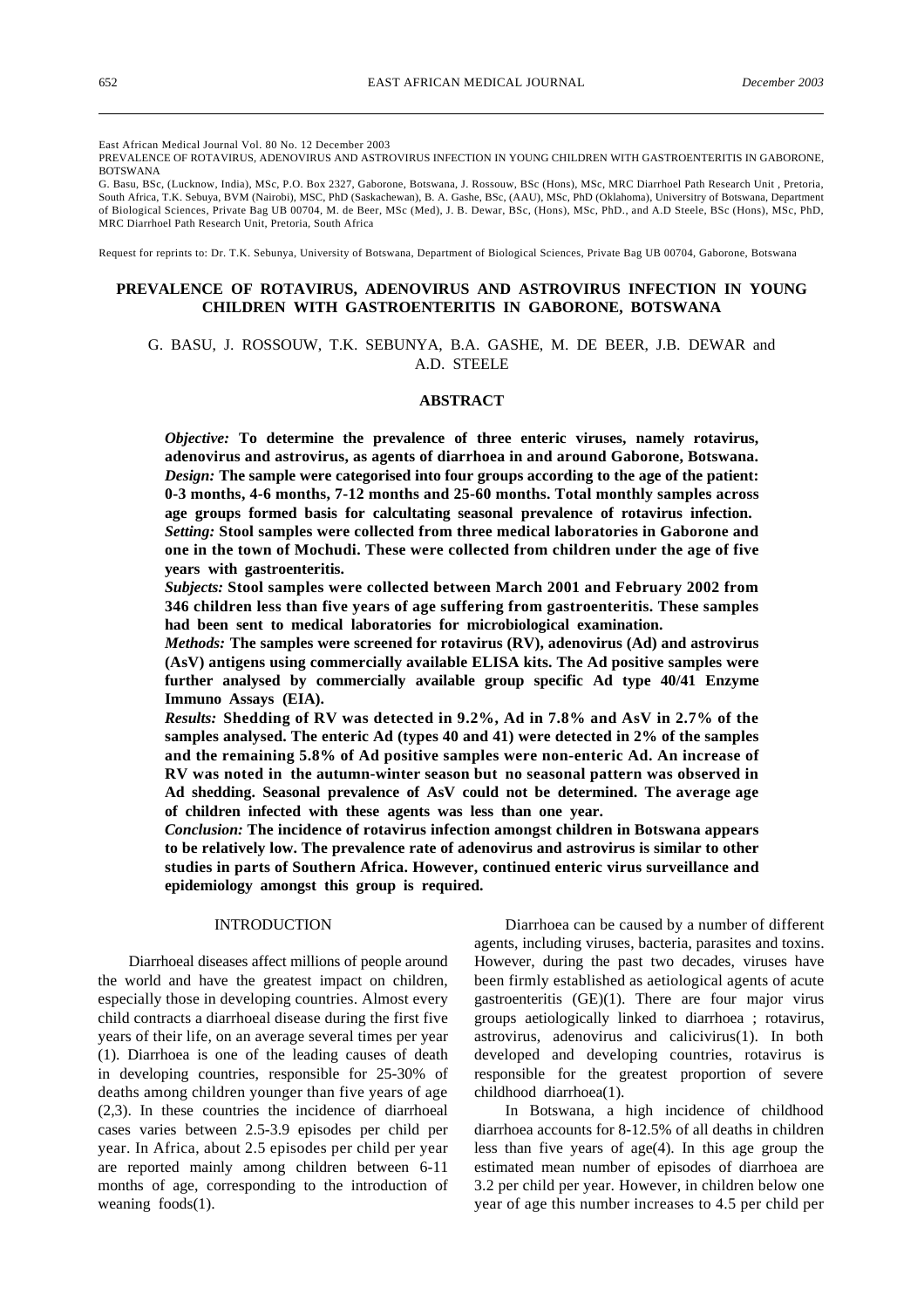year. In addition, within the past 14 years there has been a 40% increase in diarrhoeal cases, increasing from 1959/10,000 episodes in 1983 to 2756/10,000 episodes in 1999(6).

Very few studies have been performed in Botswana to determine the aetiological agents of diarrhoeal diseases. General laboratory analysis in referral hospitals and clinics mainly report *Shigella,* a bacterial agent, as the causative agent of diarrhoea(1). Thus, most diarrhoeal cases (30-70%) are not aetiologically elucidated, particularly those linked to virus infection (5). Studies by Tlagae(7) and BIDPA(4) concentrated on diarrhoea incidences and risk factors. Recently Urio *et al.,*(8) carried out a study on *Shigella* and *Salmonella* strains where they isolated *Shigella* from 43/221 (21%) and *Salmonella* from 8/221 (3%) of rectal swabs from children under five years of age with diarrhoea. However, studies by Sebunya *et al.*(9) and Kasule(10) have confirmed rotavirus as an important viral agent causing diarrhoea (about 17%) in children below five years of age. Hence, there is a need to establish the contribution of enteric viruses associated with diarrhoeal disease in Botswana. This will add to the data on viral diarrhoeal agents in sub-Saharan Africa. This study looks into the prevalence of three viral agents of diarrhoea, namely rotavirus, astrovirus and adenovirus, in children less than five years of age in Gaborone and surrounding areas.

#### MATERIALS AND METHODS

*Location of Study:* This study was conducted in Gaborone city and in Mochudi, a town 32 km from Gaborone. These two sites were chosen as they cover two health districts in Botswana; namely the Gaborone district and the Kgateleng district respectively. The samples were collected from four laboratories: The National Health Laboratory (Gaborone); Gaborone Private Hospital Laboratory; Diagnofirm Laboratory (Gaborone) and Deborah Retif Memorial Hospital Laboratory (Mochudi).

*Specimen Collection:* A total of 346 stool samples were collected from March 2001 to February 2002 from children less than five years of age presenting with gastroenteritis. These samples were sent for microbiological screening at the pathology laboratories. The samples were collected in sterile specimen collection bottles and transported to the University of Botswana in iceboxes and stored in the cold-room (5- 10°C). Each sample was then diluted to 10% with sterile distilled water and stored at 4°C.

*ELISA Detection of Rotavirus, Astrovirus and Adenovirus antigens:* The presense of viruses in stool samples was determined using enzyme immunoassay (EIA) according to the manufacturer's protocols. Results were interpreted against controls included in each plate. Group A rotaviruses and astroviruses were detected using commercial ELISA kits (IDEA™) Rotavirus or Astrovirus, DAKO Ltd., Denmark House, Germany). Adenoviruses were screened using a commercial ELISA (Ridascreen Adenovirus, R-Biopharm, Germany). Adenovirus positive samples were subjected to further screening for the enteric adenovirus types 40 and 41 with a species specific EIA (Premier Adenoclone® Type-40/ 41 EIA (Meridian Biosciences).

### RESULTS

All of the 346 children with GE were screened for rotaviruses and adenoviruses while only 219 of these were screened for astroviruses. The incidence of rotavirus infection was the highest at 9.2% (32/346). Non-enteric adenoviruses were detected in 5.8% (20/ 346) and enteric adenoviruses were detected in 2% (7/ 346), while astroviruses were detected in 2.7% (6/219) of the stool samples (Figure l).

#### **Figure 1**

*Incidence of enteric virus infection in children less than five years of age with gastroenteritis*



The figure shows the detection rate in percentage of rotavirus, nonenteric adenovirus, enteric adenovirus (Ad 40 and Ad41) and astrovirus in children less than five years of age suffering from gastroenteritis.

#### **Figure 2**

*Comparative infection rates of rotavirus, adenovirus (enteric and non-enteric) and astrovirus in children less than five years of age*



The figure shows the comparative infection rates of rotavirus, adenovirus (enteric and non-enteric) and astrovirus in children less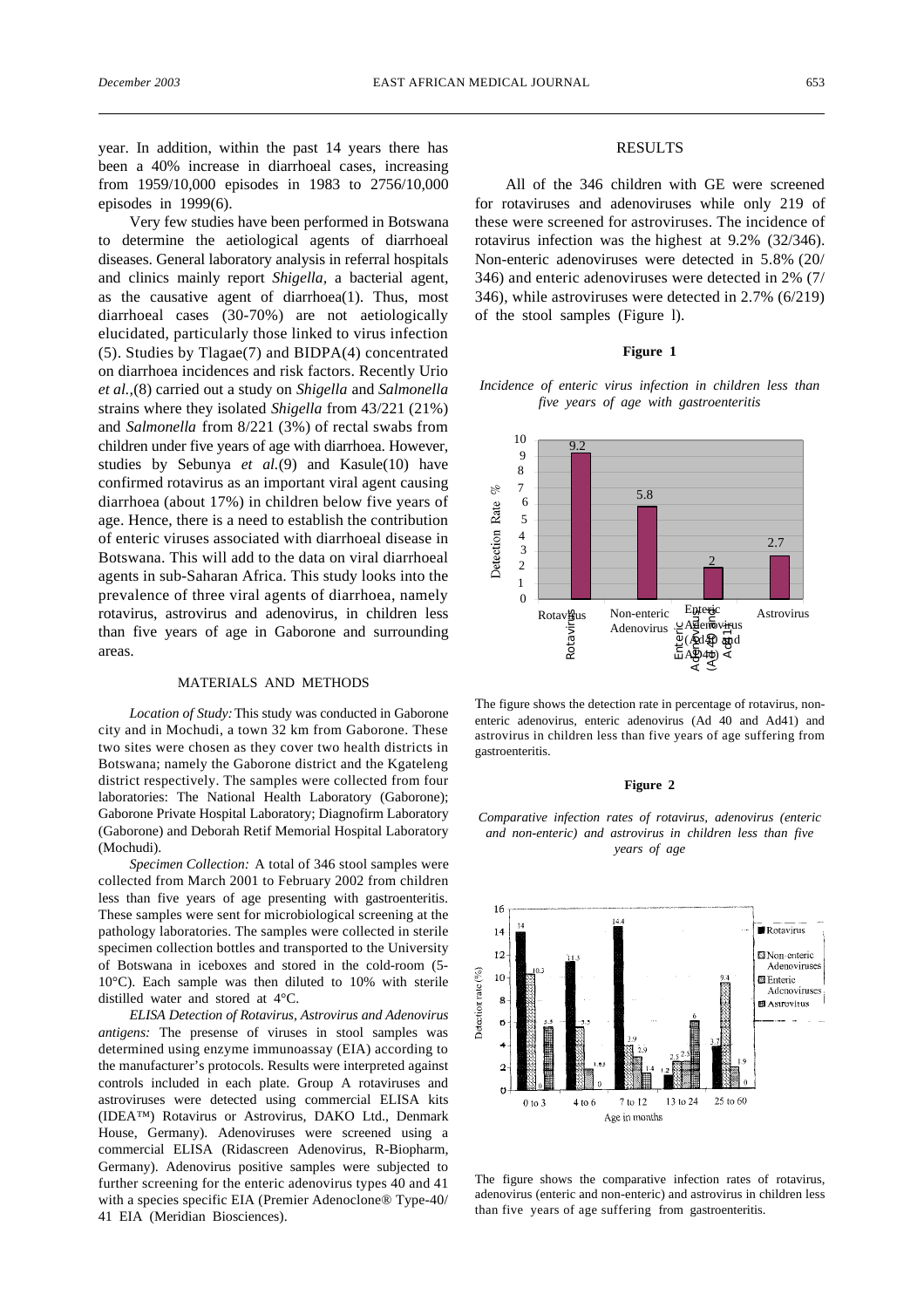### **Figure 3**

*Monthly distribution of rotavirus and adenovirus (enteric and non-enteric) infection*



The figure shows the monthly distribution of the rotavirus and adenovirus positives that were detected over the period of 12 months from March 2001 to February 2002.

The age distribution and virus detection rate is shown in Figure 2. From this data, the mean ages of infection in children less than five years of age for rotavirus, non-enteric adenovirus, enteric adenovirus and astrovirus were determined to be 9.7, 16.8, 16 and 11.3 months respectively.

Rotavirus and adenovirus infections appear to occur all year round with a distinct peak in rotavirus infection during autumn and the cool dry winter season (June to August) (Figure 3). Adenovirus infection was slightly more during the first half of 2001.

### DISCUSSION

In this study, group A rotaviruses were detected in 9.2% of the stool samples of children less than five years with GE. This figure is much lower than the published median rate of 24% (reviewed in 43 published studies of rotavirus epidemiology in Africa)(11). This 12-month survey of enteric virus infection in and around Gaborone indicates that rotaviruses were circulating within the community throughout the year, with infection peaking in the cooler and drier months of July (31.25%) and August (56.7%). These results are in accordance with the other studies conducted in Botswana by Sebunya *et al.*(9) and Kasule(10). These results also support other southern American studies from Zambia, Zimbabwe and South Africa(11). Published data indicated that the highest rotavirus prevalence rates occurred in children aged 6- 18 months with severe infections occurring more frequently in younger children aged 6-12 months in developing countries(12). In addition, infection often occurs in children less than three months of age (13,14). In this study, the majority of the rotavirus infections (91%) were observed in children less than two years of age, emphasising the fact that rotavirus infection occurs early in life. It is reported that multiple rotavirus infection is common during the first two years of life.

A Venezualan study by Perez-Schael *et al.*(15) reported the generation of rotavirus-specific IgA antibodies following rotavirus infection. By the age of 11 months about 85% of the infants had acquired rotavirus IgA antibodies. Neutralising IgG antibodies also increased markedly as the children reached a year in age, reflecting exposure to natural infection. As expected, infection in this age group is generally mild, with few deaths reported worldwide. In the present study, a low prevalence to rotavirus was noted in older children between 2 to 5 years of age (3.7%). This could be explained by the acquisition of neutralising antibodies to rotavirus early in life as a result of multiple exposures to rotavirus infection.

Adenoviruses were detected in 27/346 (7.8%) of the samples. These results are comparable to other studies where the incidence of enteric adenoviruses was reported as: 6.5% in South Africa (20), 6.7% in Iran (21) and 13% in Mexico (22). These figures are high in comparison to other reports from Brazil at 1.55% (16), 3.1% in Australia (17), 3% in South Africa (18) and 3% in France (19). Most of the adenovirus positives (77.7%) were detected from children less than two years of age. Majority of the adenoviruses detected were non-enteric ones (5.8%) while only 2% of the detected adenoviruses were enteric adenoviruses (type Ad40 and Ad41). Most of the non-enteric adenoviruses were detected in children less than three months of age and in older children between 25 to 60 months. Non-enteric adenoviruses, like Adl2, Adl8 and Ad31 (sub-species A), have a tropism for the alimentary canal and have been reported to cause diarrhoea, mainly in children(23). They may also represent the strains responsible for respiratory infections. As a systemic infection, respiratory adenoviruses may also cause diarrhoea(24). It appears that infection with enteric adenoviruses (Ad40 and Ad41) was low in the study group and was not detected in children less than three months of age. Seroprevalence studies have shown that 50% of children less than four years of age have antibodies to enteric adenoviruses (16,20). This indicates that there is an initial exposure to adenovirus infection in infants and in toddlers.

The prevalence of astrovirus was 6/219 (2.7%) of the samples. This is similar to other studies showing an incidence of astrovirus infection in children with GE of 2% in India (25), 3% in Brazil(26), 4.2% in Australia(27). However, in some studies, higher rates of astrovirus infection have also been reported. These include 6.3% in France (19), 6.8% in USA (28), and 7% in South Africa (18). The majority of the astrovirus positive samples (75%) were observed in children less than two years of age and no positive cases were found in children over two years of age. In this regard, seroprevalence studies in England reported that by the age of 5 to 10 years, astrovirus antibodies are found in 75% of the children(29). This suggests that older children may have acquired antibodies against astroviruses early in life due to natural exposure to this virus.

In conclusion, comparison of the detection rates for